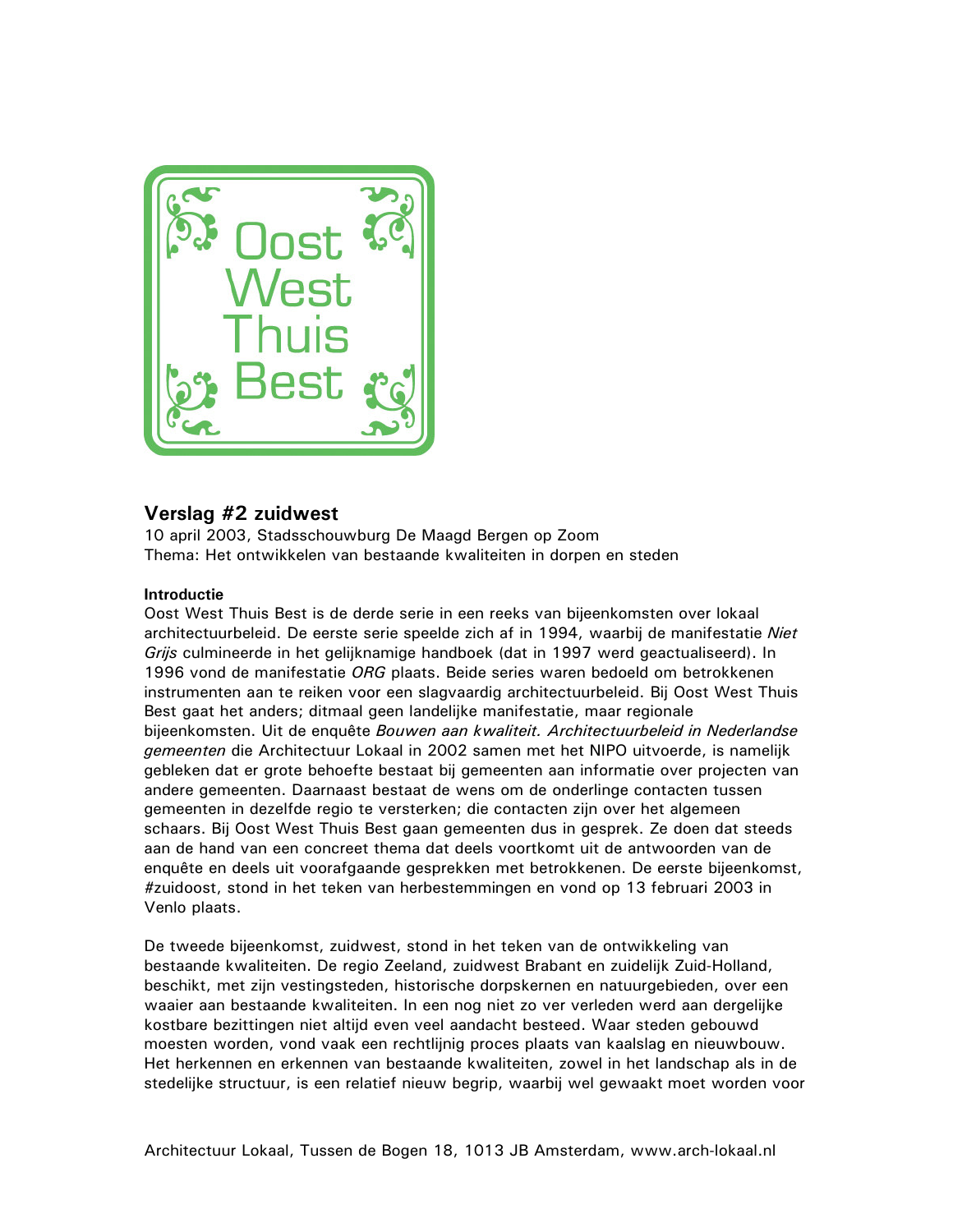modieuze retrogevoelens en overmatig historiseren. Belangrijke vragen, die in het kader van architectuurbeleid en ruimtelijke ordening in het oog springen, zijn:

1. Hoe kunnen bestaande kwaliteiten worden benut bij het bouwen aan de toekomst? 2. Hoe kan al te grote frictie tussen ontwikkeling en behoud worden voorkomen?

Of, zoals, dagvoorzitter Bert van Meggelen het verwoordde: hoe doen wij waardevolle potenties opbloeien? Met een citaat van Goethe ('Werden wer du bist'), gaf hij het startschot voor de eerste presentatie van de tweede Oost West Thuis Best bijeenkomst.

## De Stadswerven: een nieuw hart voor het Drechtstedengebied

Direct naast de historische binnenstad, waar de Oude Maas, de Noord en de Beneden Merwede samenstromen, ontwikkelt Dordrecht het gebied de Stadswerven. Op het programma staan 1.600 woningen, een hotel-theater-congrescentrum, winkels, horeca, werkruimtes en de ontwikkeling van nautische kwaliteiten. "Wij willen geen monocultuur", zei wethouder ruimtelijke ordening Cok Sas. "Als Stadswerven een mooie woonwijk wordt, geldt het project als mislukt." Achtergrond van deze ambitie vormt het streven van de gemeente om recht te doen aan de bestaande kwaliteiten van de locatie. De voornaamste 'selling points' zijn de uitgestrektheid van met name het wateroppervlak (30 van de in totaal 40 hectare) en de directe nabijheid van de binnenstad, met meer dan duizend monumenten. De relatie tussen Stadswerven en deze twee kwaliteiten moet in ruimtelijk en programmatisch opzicht versterkt worden. De ligging aan het water krijgt vorm in de aansluiting op het waterfront. Dat vraagt om een nauwkeurige balans tussen privé en publiek domein. Bezoekers moeten óók in staat zijn om het waterfront als zodanig te ervaren. De blik op, vanaf en naar de overkant van het water zal gekoesterd en niet verkwanseld worden. Oude elementen, zoals de aanwezige watertoren, blijven behouden en krijgen een nieuwe functie. De voormalige bedrijvigheid op de stadswerven wordt ook gezien als een kwaliteit die terug dient te keren. Zo wordt er gedacht aan de vestiging van een kenniscentrum over watergebruik. Over deze en andere aspecten laat de gemeente een brede discussie voeren. Niet alleen door betrokken professionals, maar vooral ook in de stad zelf. "Kwaliteit is een plicht", vond Sas. "Mensen op straat reageerden aanvankelijk terughoudend: 'het gaat maar om een oude scheepswerf'. De kwaliteit van de locatie moet dus inzichtelijk gemaakt worden." Dordrecht doet dat door de betrokkenheid van de inwoners te definiëren en als onderdeel van de aanpak en de ontwikkeling op het programma te zetten. In het verlengde daarvan worden exposities gehouden, workshops en evenementen georganiseerd. Dat kan leiden tot een langdurig proces. "Maar liever langzaam een plan vol kwaliteit, dan snel een plan vol middelmatigheid", zo besloot Sas.

#### Kwaliteit als rode draad

Wat is kwaliteit eigenlijk? En hoe realiseer je dat? Het waren de twee vragen waarover stedenbouwkundige Herman Mens zich boog. Kwaliteit gaat over een basaal gevoel waarover overeenstemming bestaat. Als voorbeeld gaf Mens het plein dat alle aanwezigen eerder die morgen overgestoken waren: de Grote Markt van Bergen op Zoom. Zorgvuldig gerenoveerd zal het bij velen een gevoel opwekken in de trant van 'dit is goed'. Een dergelijke, gedeelde indruk geeft inhoud aan het begrip kwaliteit. "Het gaat om de herkenning van iets dat in ons achterhoofd zit als een plek waar wij graag vertoeven." Met dia's zette Mens dergelijke locaties tegenover voorbeelden van plekken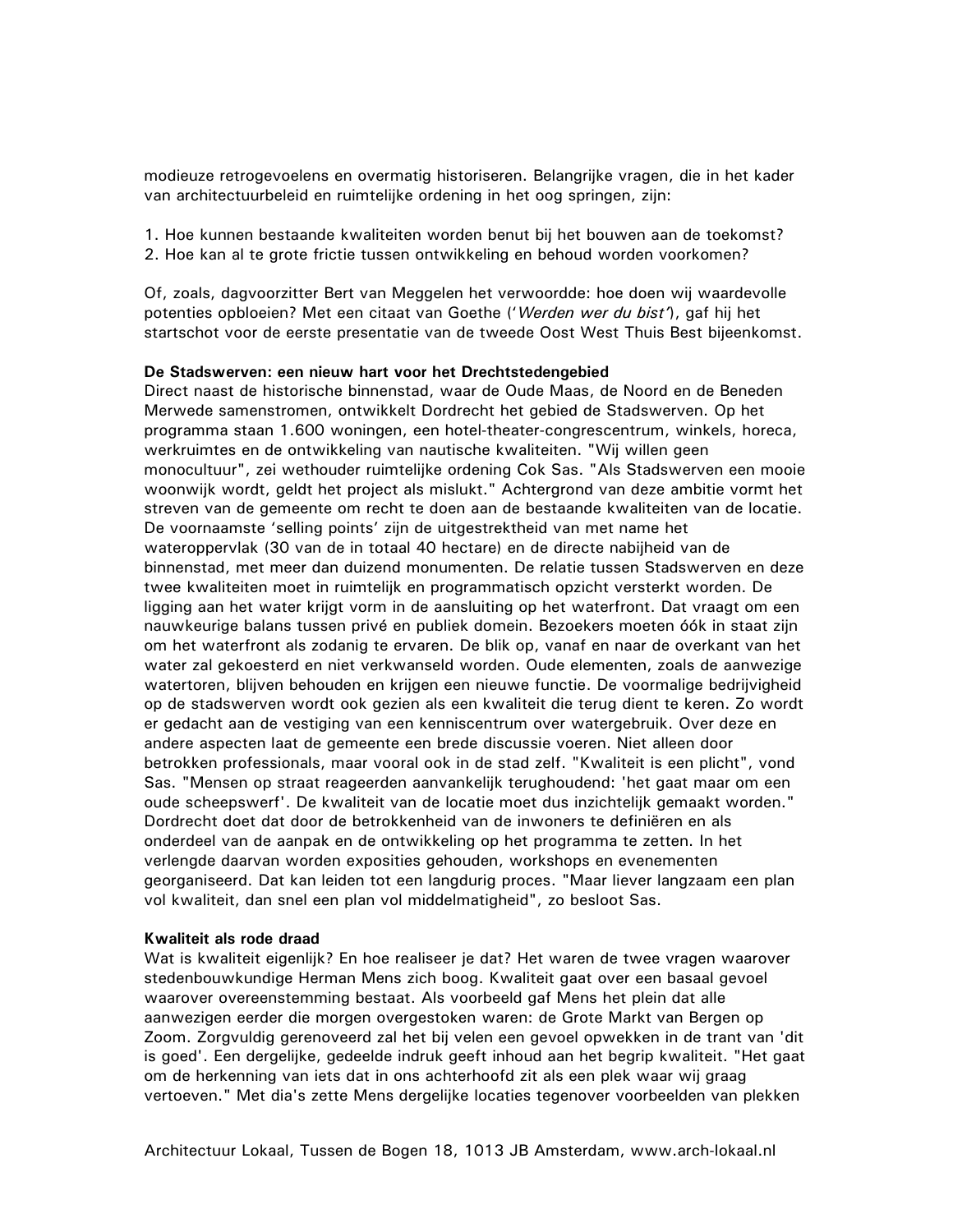waar projectontwikkelaars niets anders hebben gedaan dan gaten vullen. Daar zijn stedenbouw en architectuur niet met elkaar in overeenstemming. Waar dat wel het geval is, is bijvoorbeeld het stadhuis van Zutphen, waar nieuwe materialen de kwaliteit van bestaande gevels oppakken. Een ander voorbeeld: de spiksplinternieuwe grachten en bijbehorende panden op het Amsterdamse Java-eiland brengen het kwaliteitsgevoel van bewoners, architecten en stedenbouwkundige samen. Als kenmerken van ruimtelijke kwaliteit gelden volgens Mens in algemene zin:

- een heldere structuur, opzet en vorm;

- een waarneembare samenhang tussen de bebouwing en de ruimte;

- aandacht voor het detail.

Nogmaals: bij dit alles draait het om gedeelde herkenning. Door die vooraf te toetsen, komt kwaliteitsbesef tot leven. Ruimtelijke kwaliteit kan op die manier een sturingsmiddel zijn. Dat wil zeggen: een inspiratiebron voor ontwikkeling, een bindmiddel in planprocessen en een toetssteen bij planbeoordeling en besluitvorming. Een en ander leidt wel tot een mentale, inhoudelijke en managementopgave. De opdrachtgever moet zich steeds bewust zijn van degene voor wie hij bouwt. Een bewuste keuze voor de juiste partners dient daar uit voort te vloeien. De inhoudelijke inspiratie moet opgespoord worden. Welke geschiedenis kent de locatie? In welk ruimer verband hoort de ligging thuis? Procesmatig en organisatorisch dient ruimtelijke kwaliteit geborgd te zijn. Vooral de juiste en duidelijke momenten voor externe communicatie erover verdienen de aandacht.

"Ruimtelijke kwaliteit stelt samenhang boven onderscheid", stelde Mens. "Daarbinnen is plaats voor diversiteit." Bijzondere locaties zouden bij het realiseren van kwaliteit een voortrekkersrol moeten spelen.

De Vinexwijk Brandevoort bij Helmond met zijn nostalgische verschijning noemde Mens, destijds verantwoordelijk voor de stedenbouwkundige ontwikkeling van Brandevoort, als voorbeeld van een plek waar een collectief gevoel voor kwaliteit is opgezocht. Het lag in het verlengde van een ander project (de retro woonwijk Dierdonk), waar een bestuurlijke keuze - om potentiële kopers te bieden wat ze willen, namelijk jaren '30 architectuur tot het gewenste resultaat bleek te leiden, namelijk een herwaardering voor Helmond als woonstad

De reactie van de zaal was gevarieerd. Is het kwaliteitsbegrip niet breder dan wat zich aan de buitenkant voordoet? Berust ruimteliike kwaliteit niet op meer dan alleen het vanzelfsprekende en het herkenbare? Functionele eisen, vernieuwing en toekomstwaarde zijn andere aspecten van een integraal kwaliteitsbesef. Mens benadrukt nog eens dat in zijn visie de kwaliteitsbeleving van bewoners een grotere rol zou moeten spelen.

## Het gemeentehuis in Dongen: verbeelding van verleden en toekomst

De burgemeester Hans van Brummen omschreef de opgave voor 'vernieuwbouw' van het gemeentehuis van Dongen als niet minder dan een uitdaging. Het draaide het om het inpassen van nieuwe ontwikkelingen in een bestaande omgeving. Met onverholen trots maakte Van Brummen inzichtelijk hoe deze missie is geslaagd. Deels aan en deels om het bestaande gemeentehuis heen zijn nieuwe, transparante ruimten gebouwd. Kwaliteit kon daarbij alleen gerealiseerd worden, omdat alle partners in het bouwproces doordrongen waren van het belang daarvan. Waar de gemeenteraad voornamelijk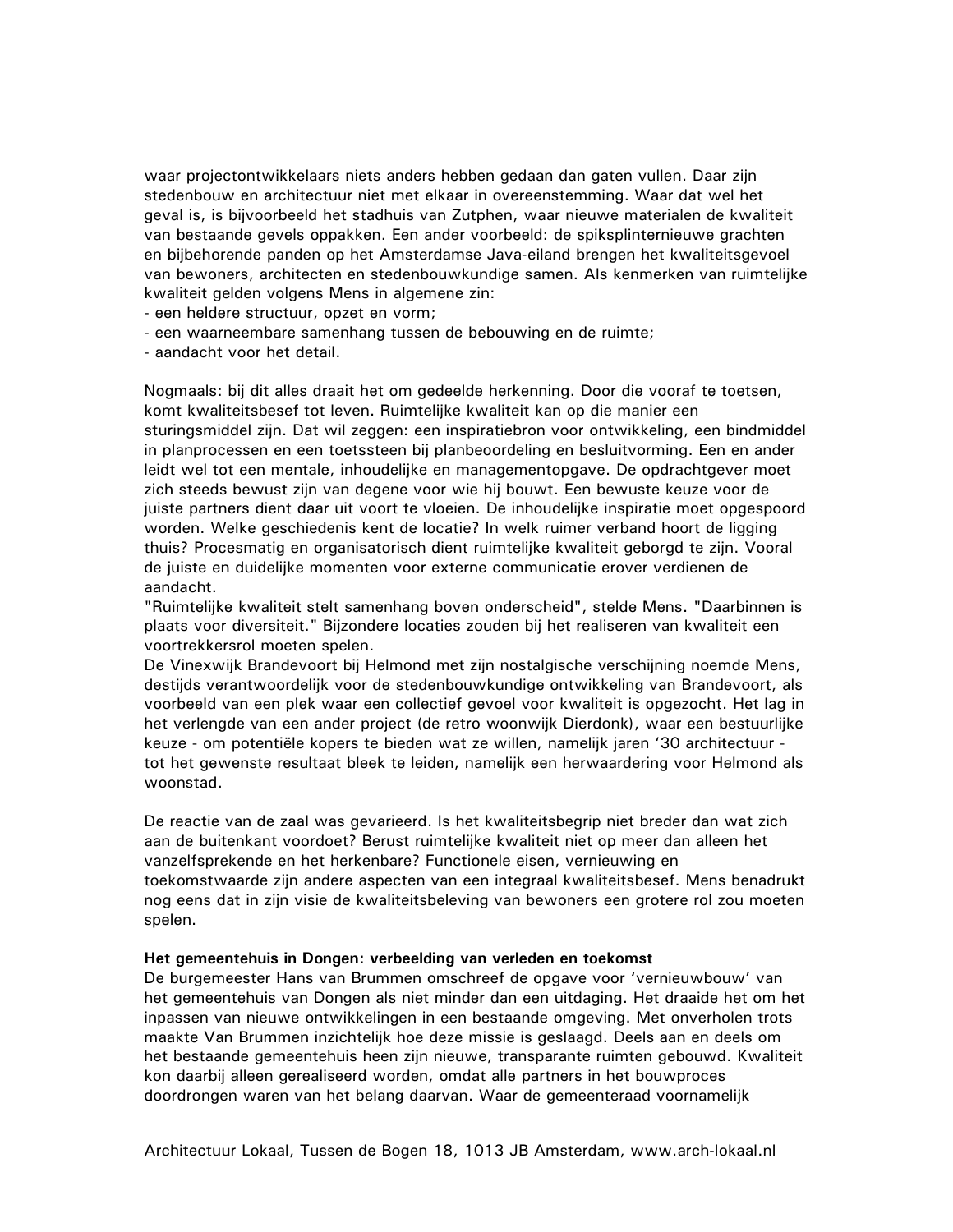discussieerde over de aantallen vierkante meters per afdeling, hield het college van B&W zich bezig met de architectonische kwaliteit. Ook werd een speciale commissie ingesteld, die onder meer een keuze maakte uit vijf geselecteerde architecten. Het resultaat, ontworpen door Thomas Rau, mag er, zo stelde Van Brummen, absoluut zijn. Met eerbied voor het verleden heeft de dynamiek van het heden zijn plaats gevonden in Dongen.

## Landschapsvisie: Zeeland als rustige kamer met uitzicht op zee

Landschapsarchitect Berdie Olthof van het bureau  $H + N + S$  ontwikkelde in 2001 de Landschapsvisie Zeeland. Doel van de landschapsvisie was om via visie- en planvorming te komen tot aanknopingspunten voor een actieprogramma. Inbegrepen zijn de vragen waar in de provincie zich de bestaande kwaliteit bevindt en hoe daarmee dient te worden omgegaan. Twee dia's gaven een stevige hint richting de beantwoording van deze vragen. Een nachtelijke satellietopname laat zien dat Zeeland na zonsondergang een donkere vlek is temidden van de lichtoases van Rotterdam, West-Brabant en het gebied rond Antwerpen. Een tweede dia vormde een opsomming van de talloze grote en vooral ook kleine bedrijventerreinen die de provincie rijk is. Zij liggen her en der verspreid. Concentratie zou een goede zaak zijn, zo gaf Olthof aan. Als er landschappelijk territoriaal gekozen moet worden, zou de keuze moeten vallen op een groenblauw hart. Zeeland als rustige kamer, met uitzicht op zee. De infrastructuur en de bedrijvigheid spelen zich in dat scenario aan de rand af. De provincie vormt dan een nationaal landschap. "Maar dat wil niet zeggen dat Zeeland op slot gaat", aldus Olthof. "Behoud van de kwaliteit is gebaat bij ontwikkeling. Transformaties moeten liefdevol begeleid worden." De versterking van het huidige landschap dient de verbetering en verdieping van het toeristisch-recreatief product. Daarmee kan een solide basis worden gelegd voor een duurzame ecologische en economische ontwikkeling. Exogene ontwikkelingen dienen dusdanig ingepast te worden, dat zij zo min mogelijk schade doen. Of liever nog, een verrijking vormen van het Zeeuwse landschap (en in het verlengde daarvan het recreatieve product). Om dit te verwezenlijken, zijn vier wegen begaanbaar:

- versterking structuur, ecologische kwaliteiten en recreatieve bruikbaarheid door middel van een landschappelijk netwerk;

- begeleiding endogene processen;
- regie en begeleiding exogene projecten;
- identificatie landschapsontwikkelingsgebieden.

Een aantal voorbeelden verduidelijkte hoe deze sporen er in concreto kunnen uitzien. De Landschapsvisie is in de provincie deels overgenomen in de vorm van actiepunten. Onlangs verscheen de provinciale discussienota Beeldkwaliteit van Zeeland, waarin aspecten van de visie van  $H + N + S$  zijn terug te vinden. Lokaal woedt een discussie tussen, kort gezegd, voorstanders van het groenblauwe hart en voorstanders van industrialisering. De aanwezige wethouders van Goes en Vlissingen gaven hier een live demonstratie van. Laatstgenoemde vond het economisch offer voor het groenblauwe hart te groot. Eerstgenoemde zag de bestaande kwaliteit als uitgangspunt, dat niet verkocht mag worden. Olthof sloot zich daarbij aan, vanuit een hoger schaalniveau. "Juist als gebied temidden van Rotterdam en Antwerpen dient de bestaande kwaliteit behouden te blijven."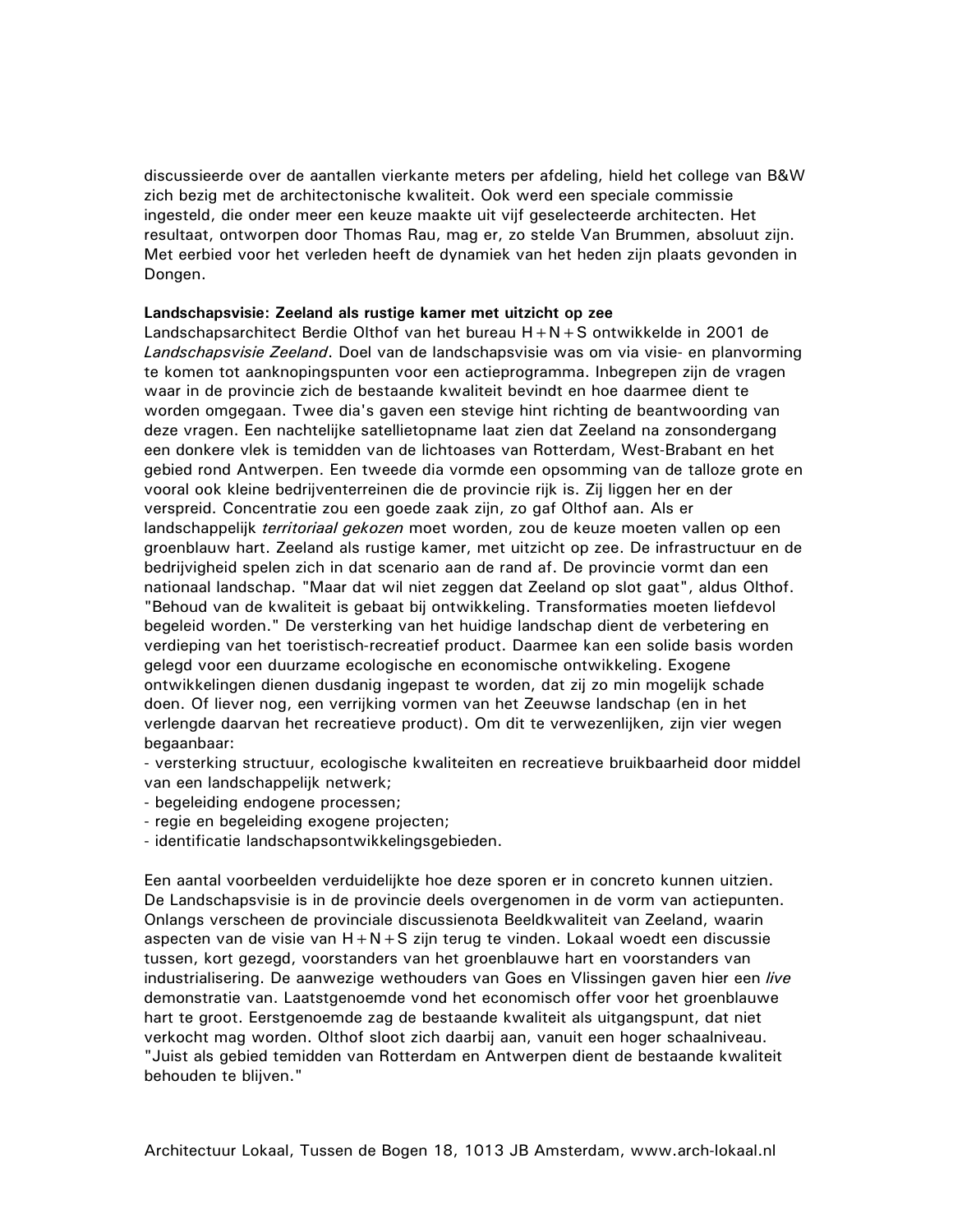#### Bergen op Zoom: de grandeur ligt op straat

In 1998 vond Bergen op Zoom het tijd om de openbare ruimte van de historische binnenstad opnieuw in te richten. "De heersende negatieve spiraal moest doorbroken worden door de grandeur en rijkdom uit het verleden terug te brengen", zo verwoordde projectmanager Frans Wakkee van de gemeente de doelstelling. Een belangrijk onderdeel van deze opwaardering vormde een eenduidige bestrating. De openbare ruimte werd ingedeeld in radialen, stadstraten, stegen en pleinen, met elk hun eigen keuzes ten aanzien van profiel, bestrating en materialen. Op diverse plaatsen werd gekozen voor hergebruik van de reeds aanwezige straatstenen. Ook speelde het historisch verloop van de straten mee in de overwegingen. Een proef in twee modelstraten bleek succesvol en vergrootte de draagkracht voor het project. Wakkee en zijn mensen namen het voortvarend ter hand. Het centrum ziet er, daar waar het project uitgerold is, prachtig uit. Vilvoortse keitjes, porfierkeien, Roriz, Bleu de Lanhellin en Portugees graniet: het ligt er allemaal in Bergen op Zoom.

Uiteraard bestaat de herinrichting uit meerdere deelplannen. Onder de vlag van het Paradeplan wordt gewerkt aan een nieuw winkelgebied in het historisch stadshart. De Lucernaflat, een storend anachronisme, gaat tegen de vlakte. De Grote Markt heeft al een metamorfose ondergaan. De bewoners zijn er door middel van een stadsgesprek bij betrokken geweest. Zij konden er stemmen op maar liefst 70 punten. De uitslag is grotendeels overgenomen door de gemeenteraad. Als eindresultaat ziet het plein er uit als een foto uit de jaren dertig. De toen bestaande kwaliteit maakt weer onderdeel uit van de huidige stad.

### Excursie: uitbreiding in relatie tot aanwezige landschapskwaliteiten

Vanaf een voor Nederlandse begrippen aanzienlijke hoogte storten de Brabantse zandgronden bij Bergen op Zoom de diepte in, om te eindigen in het begin van de Zeeuwse delta. De stad lijkt, met enige fantasie, aan het einde van de wereld te liggen. In de Middeleeuwen richtte Bergen op Zoom zich op de Schelde, maar in het interbellum van de vorige eeuw ging het met de rug naar het water staan. De toekomst lag in Brabant. Pas vele decennia later, toen de mogelijkheden voor nieuwe woningbouw zeer beperkt bleken, keek de stad weer waterwaarts. De aanleg van de Deltawerken bood kansen om het waterniveau middels indijking te stabiliseren. En dus om een grootschalig woningbouwproject te realiseren. Inmiddels ligt de wijk Bergse Plaat met al zijn diverse fases alweer ettelijke jaren aan het Markiezaatsmeer te blinken. Vanaf het op een heuvel aangelegde wijkpark zijn alle buurties goed te onderscheiden. Ook de lineaire groenstructuur valt op. De verbinding met de rest van de stad wordt gelegd door een boulevard met diverse voorzieningen en een stadspark, vertelt Frans de Looij, stedenbouwkundige van de gemeente. Bergen op Zoom is een hernieuwde relatie met het water aangegaan. Een bestaande kwaliteit begint aan zijn tweede leven. Na de Bergse Plaat volgde een stadswandeling. Frans Wakkee, de projectmanager van het herinrichtingproject, bleek zich te ontpoppen als een kei in bestrating. Op locatie wist hij haarfijn uit te leggen waarom bepaalde keisoorten het meest geschikt zijn voor de betreffende radiaal of straat. Ook wist hij welke problemen zich voordoen bij de bestrating -en hoe je ze op moet lossen. De wandeling, vanaf de laatste overgebleven stadspoort naar De Grote Markt, toonde aan voor welke uitdagingen de stad staat en hoe men die met de inrichtingsplannen te lijf gaat.